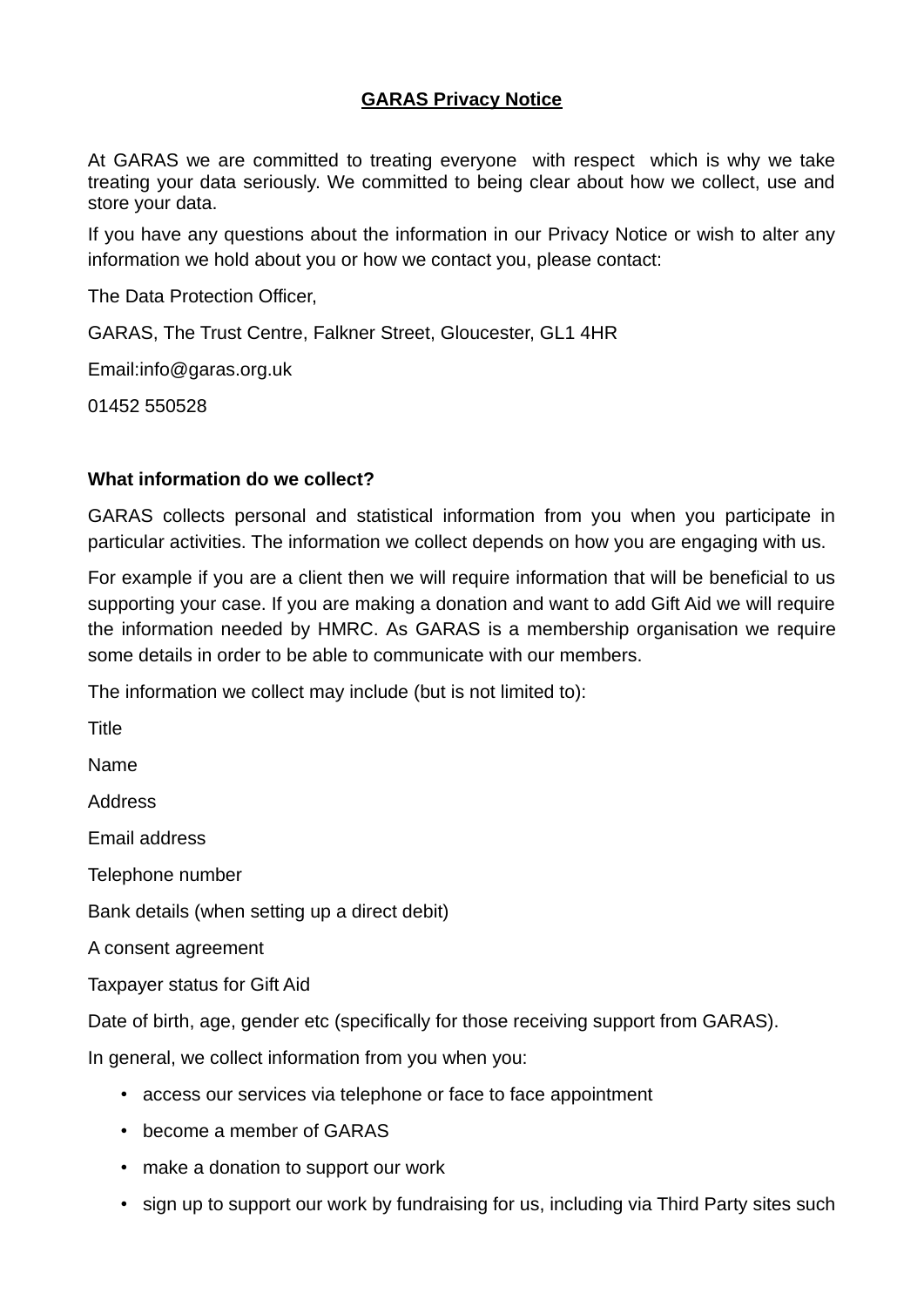as JustGiving, where you give your consent for your information to be shared with us

- sign up to receive our emails
- apply for a staff or volunteer opportunity with us
- register to attend an event, training course or workshop with us.

We also collect information about your engagement with us including the ways you have supported us in the past, for example, through donating, taking campaign actions, taking part in training or utilising our services.

Any anonymised statistical data collected is used for our own purposes and to comply with funder requirements. We do not use any external third party data service.

# **Why do we collect this data?**

## **Personal data:**

We collect personal data to allow us to process:

- In order to support clients throught he need for advice and support
- donations (including processing Gift Aid, where people have elected to contribute Gift Aid)
- campaign actions that involve communicating with Government and other relevant policy positions
- information about fundraising events people are running for us
- job and volunteer applications

We collect personal data so that we can contact:

- people who have opted-in to hear from us by email or phone.(consent based contact)
- people for whom we have a postal address and who we think might be interested in hearing about our work (legitimate interest based contact)
- people who we are working with in our services (legitimate interest based contact)
- people who have applied for job or volunteer positions with us (legitimate interest based contact)
- people who have told us they are fundraising for us, for example by running a marathon or holding a bake sale (legitimate interest based contact)

# **Statistical data:**

We collect statistical information about how our service is being used . This information helps us improve the services and information we offer our clients, by providing us with insights into what is most relevant to our clients.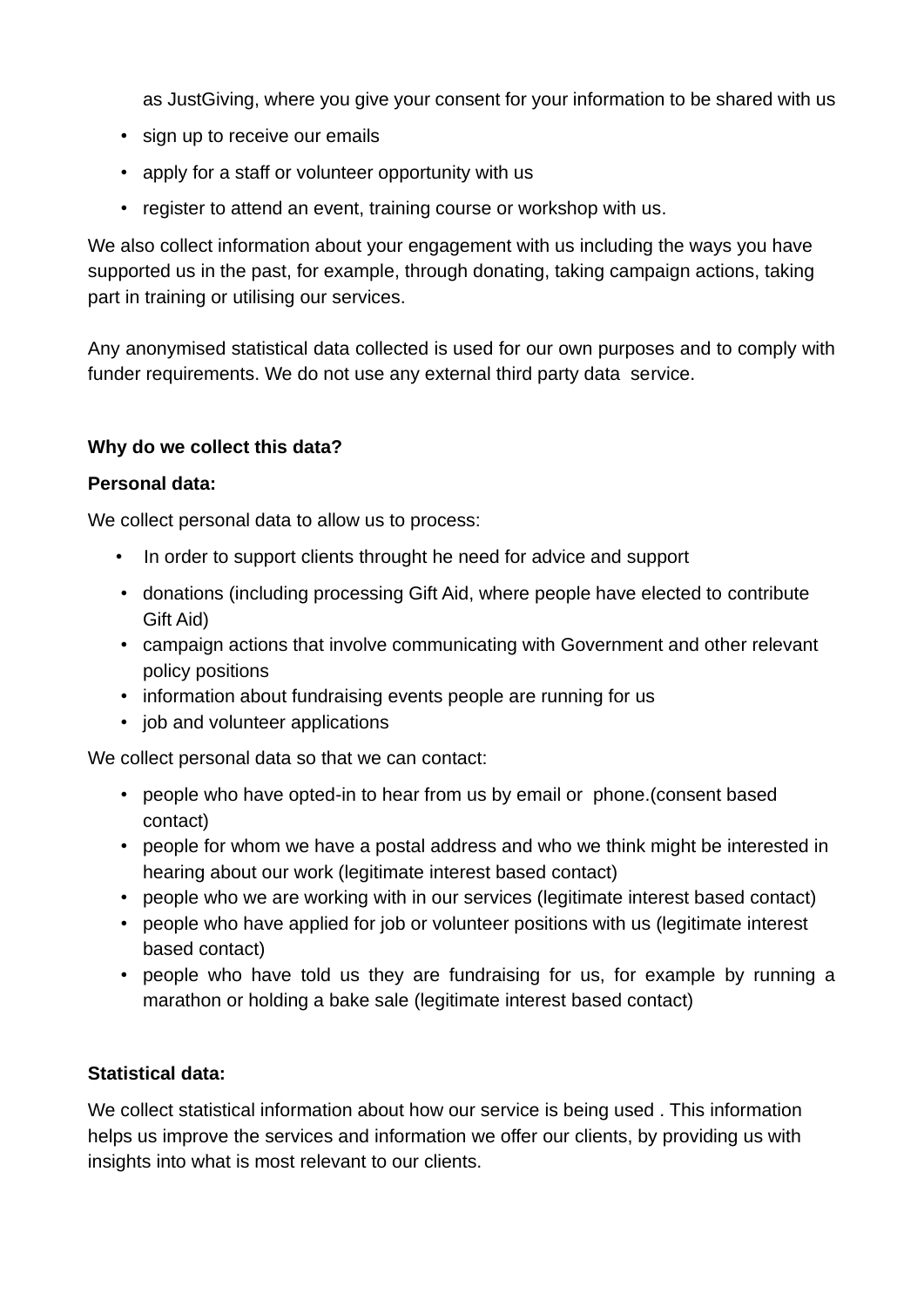# **Survey/ Feedback data:**

We collect this data to understand and improve the services we provide and for use in evaluation of different areas of work as well as the design and planning for future work.

## **Sensitive personal data:**

Under data protection law, certain categories of personal information are recognised as sensitive, including health information and information regarding race, religious beliefs, and political opinions ('sensitive personal data'). We collect this data for a number of reasons:

- where it is necessary to the provision of a service or facilitates us to support you with specific needs. This might relate to support we are providing to you in relation to your asylum case or in helping you to access relevant services
- where it is necessary within the remit of our HR team so that adjustments can be made to accommodate your needs if you are volunteering or working for Refugee Action
- where supporters have shared such information with us over the phone or in writing. In such cases, we may use this information to tailor our communications to individuals in line with the consent provided for how we should communicate with them.

Sensitive personal data is held securely in our databases and paper files and only accessed by relevant staff and volunteers as relevant to their role and the exercise of their duties.

# **How do we use the data we collect?**

We use the personal information you provide to us in a number of ways:

- to continue to support people who work with us in our services
- in the administration of any training we provide or host.
- to send updates about our work to our supporters, including information about our services and campaigns that we think might be of interest by post, and where we have consent, by email and telephone
- to send you information about how you can join us in helping refugees and people seeking asylum by donating, fundraising for us, taking part in our campaigns, volunteering and other ways you can get involved
- to process donations we receive from you
- to process Gift Aid where you have indicated you would like us to do so
- to process campaign actions, such as petitions or actions asking you to email your MP
- to process any changes to your details as requested by you
- for record keeping and administrative purposes relating to donations, feedback or complaints
- to contact representatives of an organisation or company who has expressed interest in working with us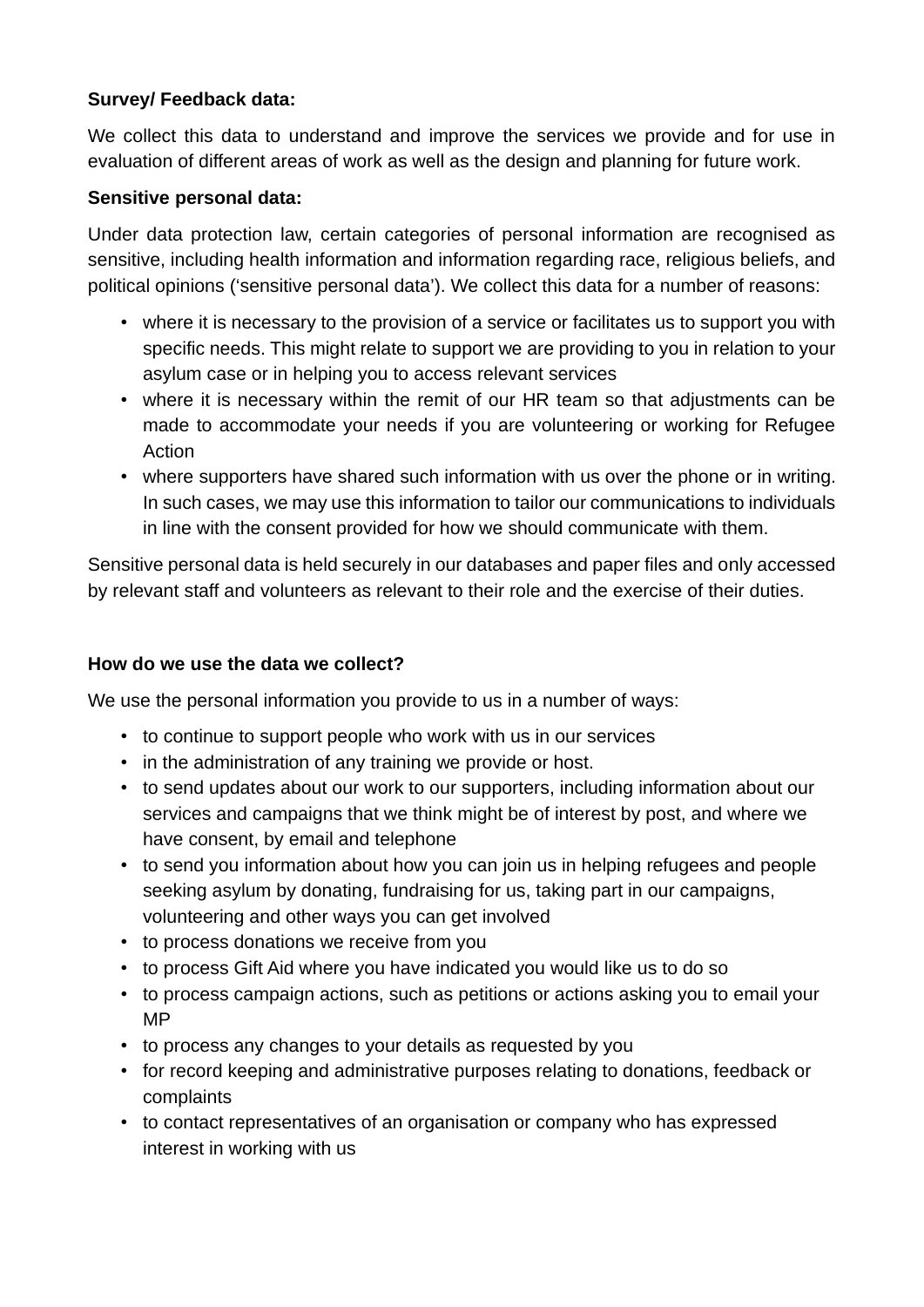# **How to contact us about your information**

You can find out what information we hold about you, or request any changes to your personal details by contacting GARAS at:

The Data Protection Officer,

GARAS, The Trust Centre, Falkner Street, Gloucester, GL1 4HR

Email[:info@garas.org.uk](mailto:info@garas.org.uk)

01452 550528

#### **How to unsubscribe from our email, mail or phone updates?**

You can request to stop receiving our direct mail, email updates,or phone calls from GARAS by contacting us directly at the address above.

Please note we may have to contact you to confirm we have your correct details.

Please note: If you donate, take part in a campaign activity or request information you will receive a one-off transactional email about that activity for your records.

## **How do we protect your personal information?**

Our data management takes all appropriate measures to keep your data safe both physically and electronically and to keep your data up to date and only hold your details for as along as is reasonable and necessary.

On our website, all of our donations made to us online are through CAF Donate and give.net.

Please note that while we have taken every appropriate measure to secure your data, transmission of information over the Internet is never one hundred per cent secure so while we take all possible precautions, we can't guarantee the security of any information you submit to us via our website.

We also take all appropriate measures to ensure that any personal information we receive is kept on secured servers. Access to our servers is restricted to trained staff and volunteers, who require a special login account to access the data.

#### **Do we store your payment details?**

We do not keep the card payment details of any donations from our website (via Iconnet), CAF Donate or give.net.

We do keep a record of how much you donated, the date it was donated, your name and contact details so that we can send you a receipt and a thank you message and make sure we have your correct donation amount, in case you have an enquiry about your donations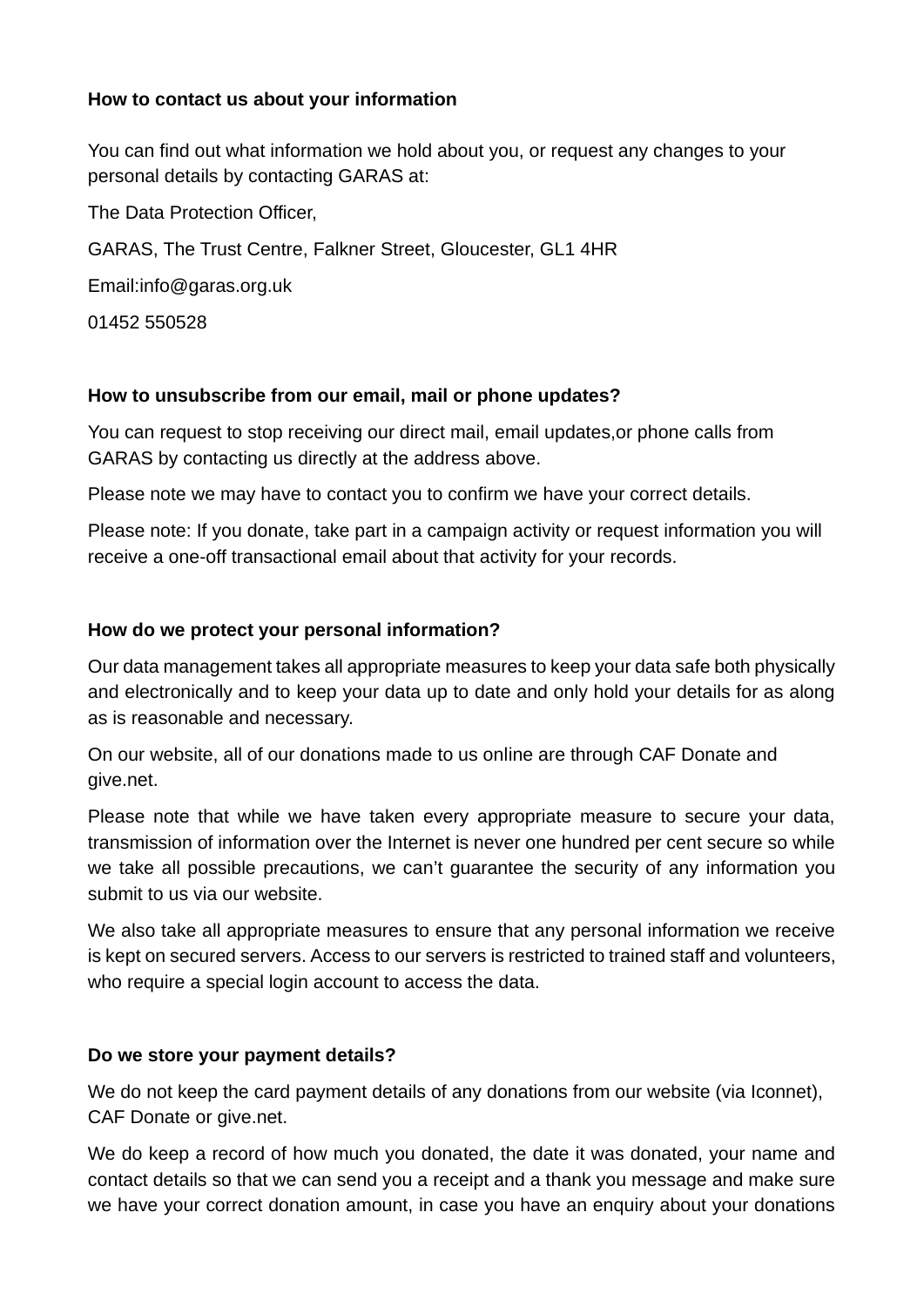at a later date.

If you make a regular gift to us via a Standing Order Mandate or Direct Debit, we store your bank account number and sort code to process your gift monthly. You will receive a receipt confirming the information we have collected for this when you set up your Direct Debit or Standing Order.

We also keep physical details of donations where Gift Aid has been included, in line with HMRC requirements. The records are kept securely in locked cabinets only for as long as required by HMRC.

# **Do we disclose the information we collect about you to other parties, including Third Party Partners?**

We will never share your data with anyone for marketing purposes.

The only occasions when we will share your data are:

- as a client that requires information to be shared with relevant parties as agreed in the Client Consent form to assist with your client support, this may include your solicitor, health professionals, Migrant Help, benefits, social workers etc. **We will use the most appropriate form of communication and encryption services as related to the various services such as Egress Switch.**
- Transfer of information will be restricted to only that required and necessary and as agreed by Consent.
- Transfers of information will only be made by those authorised to do so ie Advice workers in the nature of their role and as agreed by Consent
- with Third Party partners who supply our donation pages CAF Donate and give.net
- with Government or policy makers where you have added your name to a petition or sent an email to your MP in relation to one of our campaigns

We stipulate the protection of your data in our contracts with Third Party partners.

The only other occasions when we might disclose your data are:

- if required to do so by law or in response to a court order or law enforcement agency
- in an emergency, for example where we think someone is at serious risk of being harmed or in immediate danger, we may contact the police, a local health or relevant safeguarding team to intervene.

# **Getting your consent for sharing your data**

Other than in an emergency or in response to a court order or law enforcement agency, we will only share your data with another organisation for their use outside of a service they are providing to us (for example, payment processing) if you have actively indicated to us that